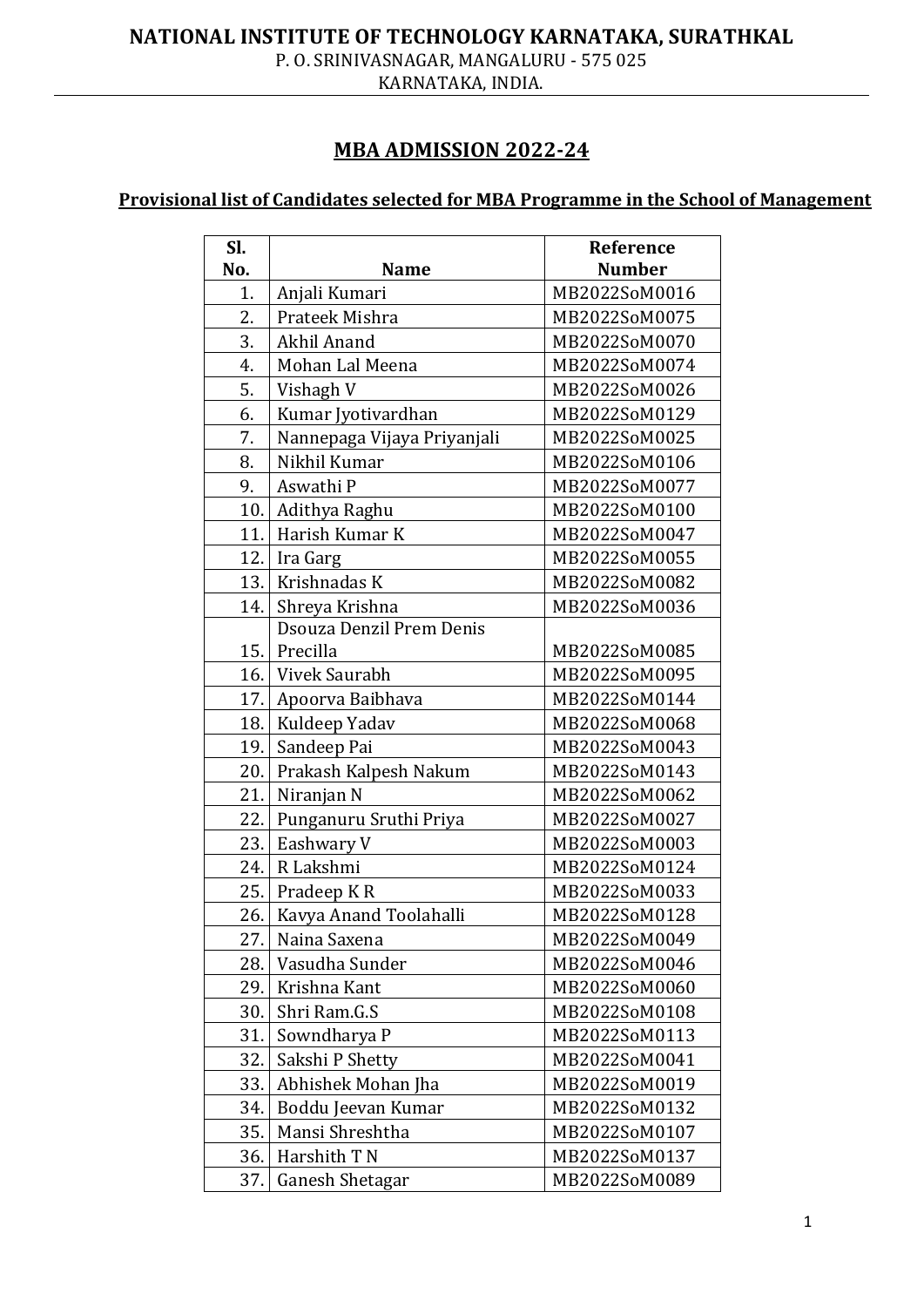| 38. | Chittaluri Shasheeshwar    | MB2022SoM0063 |
|-----|----------------------------|---------------|
| 39. | Hari Krishna N             | MB2022SoM0138 |
| 40. | Suryakant Raj              | MB2022SoM0104 |
| 41. | Podaralla Harshitha        | MB2022SoM0022 |
| 42. | Krishna G S                | MB2022SoM0057 |
| 43. | Raushan Raj                | MB2022SoM0004 |
| 44. | Ajfan Bicha Shameer Vengat | MB2022SoM0109 |
| 45. | Akshath K G                | MB2022SoM0127 |
| 46. | Sanu Paul                  | MB2022SoM0012 |
| 47. | Pudb Raghab                | MB2022SoM0146 |
| 48. | Nida Fatima                | MB2022SoM0084 |
| 49. | Divyalakshmi Pm            | MB2022SoM0098 |
| 50. | Anjali B                   | MB2022SoM0048 |
| 51. | Khushabu Kumari            | MB2022SoM0069 |
| 52. | Arsha D A                  | MB2022SoM0091 |
| 53. | A Pynthamizh Vasanthan     | MB2022SoM0042 |
| 54. | Darji Nishwal Natavarlal   | MB2022SoM0093 |
| 55. | Sandeep Indradeo Choudhary | MB2022SoM0007 |
| 56. | Kolli Supriya              | MB2022SoM0050 |
| 57. | Sweta Kumari Ram           | MB2022SoM0123 |
| 58. | Naireet Bharat Das         | MB2022SoM0040 |
| 59. | Diksha Tanwar              | MB2022SoM0141 |
| 60. | Lotavath Ramakrishna Naik  | MB2022SoM0017 |

### **Instructions to Selected Candidates for admission to MBA Programme in School of Management.**

- 1. Candidates provisionally selected for the MBA programme should take admission during working days (Monday to Friday) between **May 9th to May 17th, 2022,** otherwise they would be forfeiting their seat to candidates in the Wait-list.
- 2. Candidates should be personally present for the admission. Under no condition admission can take place through a representative or through proxy.
- 3. Candidates are being sent their call letters by email to get admitted to the Course.
- **4.** Candidates must login to the admission portal in the IRIS link https://iris.nitk.ac.in/admission/admissions/login using MBA application credential, fill in the required details and upload all the documents (scanned copies of the original) as specified in SI.8, during **May 9th to May 17th, 2022**.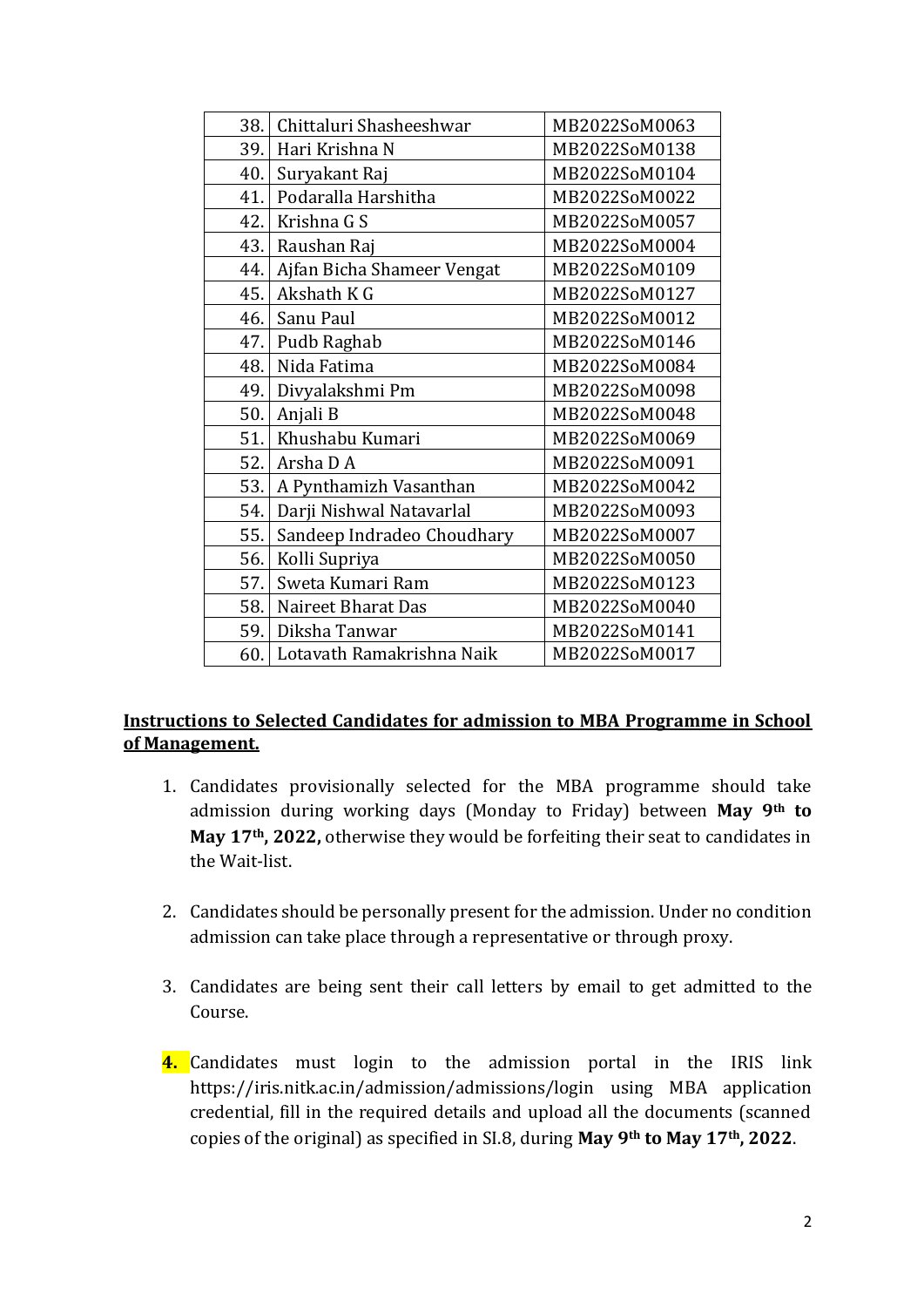- 5. The candidates are directed to pay the fee online in the IRIS portal itself, (Payment link will be available on IRIS portal)
- 6. In case, the candidates having qualifying degree status as "Appearing", have not uploaded the course completion certificate duly signed by the head of the institution, her/his allotted seat shall stand cancelled.
- 7. In case, the candidate's qualifying degree details filled in during registration do not match with the documents, it will be updated in the system.

#### 8. **The following documents are to be uploaded in IRIS and submitted in original along with one set of photo copies.**

- 1. Provisional Admission offer letter
- 2. Original Score card of CAT 2021/MAT-2021, 2022/GATE- 2021, 2022
- 3. Original Grade/Mark sheets of qualifying examination for all semesters/years.
- 4. Original Degree / Provisional certificate, if degree is completed
- 5. Original Course completion certificate from the Head of the University/Institute, if result is awaited
- 6. An Undertaking by those candidates whose result is awaited (Annexure II)
- 7. Original Certificate of Date of Birth issued by competent authority/Class X (High School) Board Certificate as proof of date of birth
- 8. Photo ID proof as per Govt. of India norms (Copy of Aadhar Card is compulsory)
- 9. Original Certificate of category (OBC-NCL/SC/ST), if applicable, as per Government of India format, issued by the competent authority. In case of OBC-NCL category, the certificate must be issued on or after April 1, 2022.
- 10. Form of declaration /Undertaking by OBC candidate, (for the candidates admitted under OBC category) [Annexure- I]
- 11. Original Income and Assets Certificate for EWS candidates, if applicable, as per Government of India, issued by the competent authority. The certificate must have been issued on or after April 1, 2022.
- 12. Original Certificate for Persons with Disabilities (PWD), if applicable, issued by the competent authority.
- 13. Medical fitness certificate in the format provided
- 14. Original Conduct Certificate from head of the institution last attended
- 15. Original Migration certificate of last institute/university attended.
- 16. Original Transfer certificate from the head of the institution last attended
- 17. Passport size photograph

**(If any certificate is in language other than Hindi or English or Kannada, translation of the same in English is to be produced certified by the competent authority**